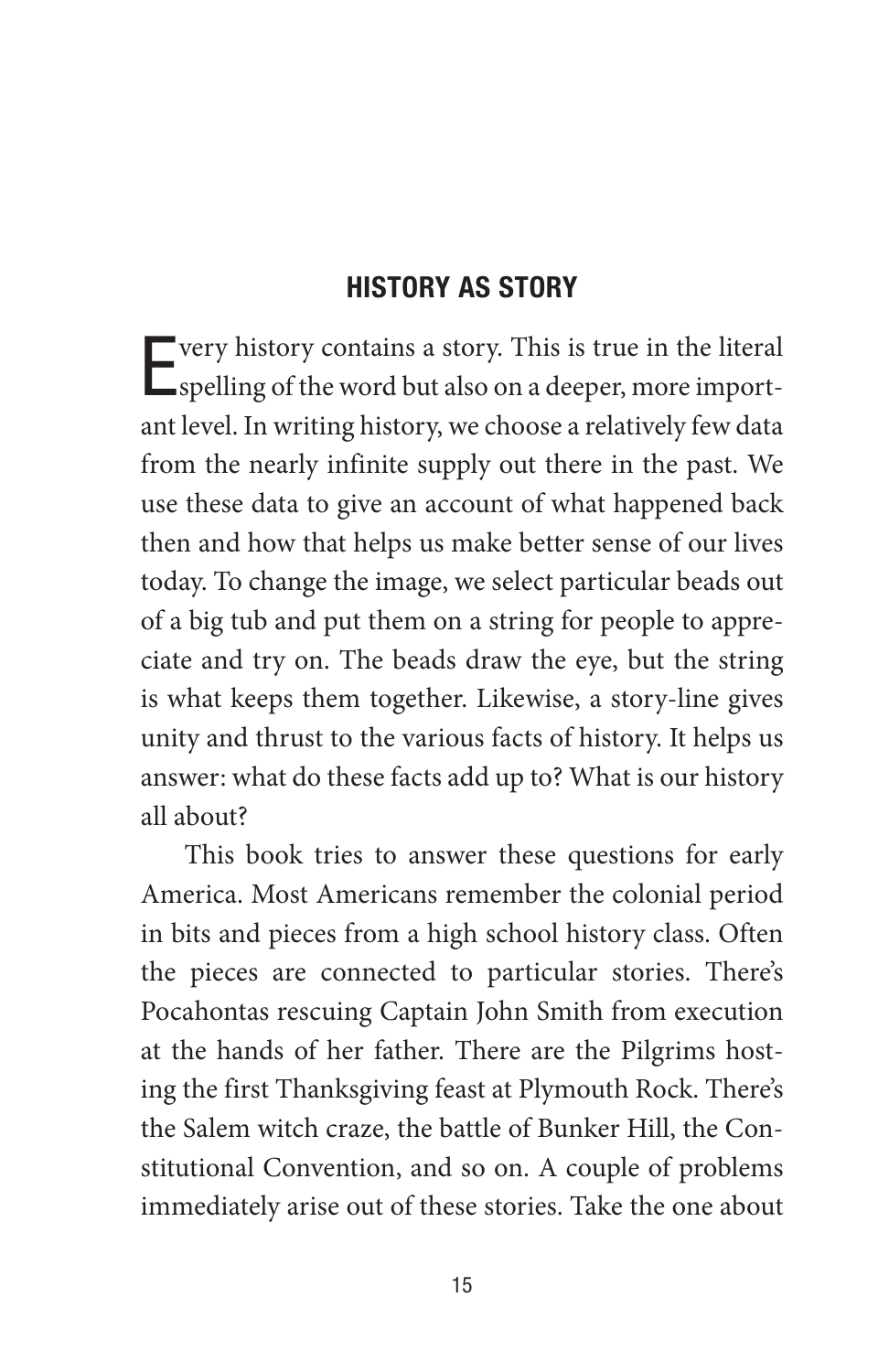Pocahontas for instance. Her father, the paramount chief of the native Powhatan Confederacy, probably did not want to execute John Smith but claim him as a subject or at least an ally for political purposes. Maybe the fakedeath and redemption ritual was meant to seal that deal. Or maybe the event did not happen at all. Smith sometimes talked about the episode but sometimes ignored it, making it hard to decide this question for sure. Part of the historian's challenge, then, is to determine which stories are authentic. The other part, and the one we are concerned with right here, is to determine how the data that have been authenticated come together. What is the keyword we should use to string all the particular bits and pieces together to make a narrative that is true and relevant and helpful? More briefly, what's the main theme of early American history?

#### **TWO STORY-LINES**

Many Americans would probably answer that question with "America" itself. In this telling, the story of the colonial period is the story of thousands of Europeans crossing the Atlantic Ocean in search of a new way of life. Soon they came to feel that their new land needed political independence, too. They begin and win the American Revolution. End of story, beginning of a new nation. But there are problems with this account. First, there were many non-Europeans on the scene, of whom more in a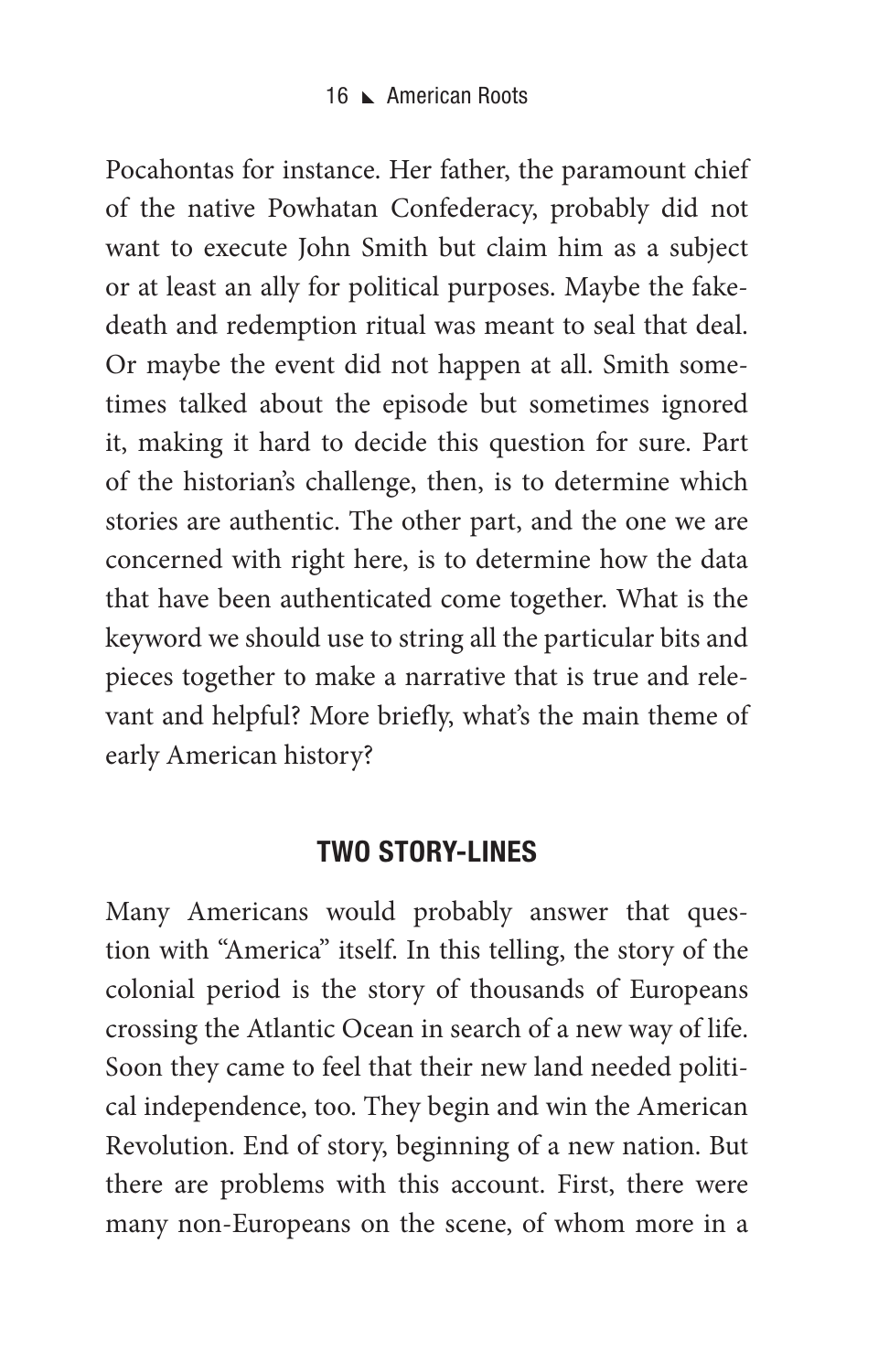minute. Second, many of those Europeans were not interested in a new way of life. Instead, they wanted a new chance at an old, familiar life that had become impossible back home. Third, in thinking about their new land, they did not have in mind the whole stretch of thirteen colonies that we are familiar with from maps in school. They thought of the particular colony in which they lived, or just the part of the colony that they were familiar with: this stretch of the Hudson River, a cluster of towns in backcountry Massachusetts. Since it might well have been easier to get from their nearest seaport to England than to another port along the American coast, they more likely had a "British" as well as a local identity than an "American" one. In fact, "American," used as a term for people rather than the name of a territory, only came into use after 1740. It was first uttered by British officers in response to the provincials on this shore who greeted them as fellow "Englishmen." "You aren't English; you're American," they sneered. Even then, it took the colonists a long time to think about changing their political allegiance. Not until 1770 at the earliest, or even after the battle of Lexington and Concord (1775) had shed American blood, did many of them begin to think in terms of political independence.

Another keyword for our story might be "liberty," or perhaps a couplet, "liberty" and "equality." But here again we run into problems. By the time the new United States was founded in 1776, fully twenty percent of its inhabitants shared in neither liberty nor equality. They were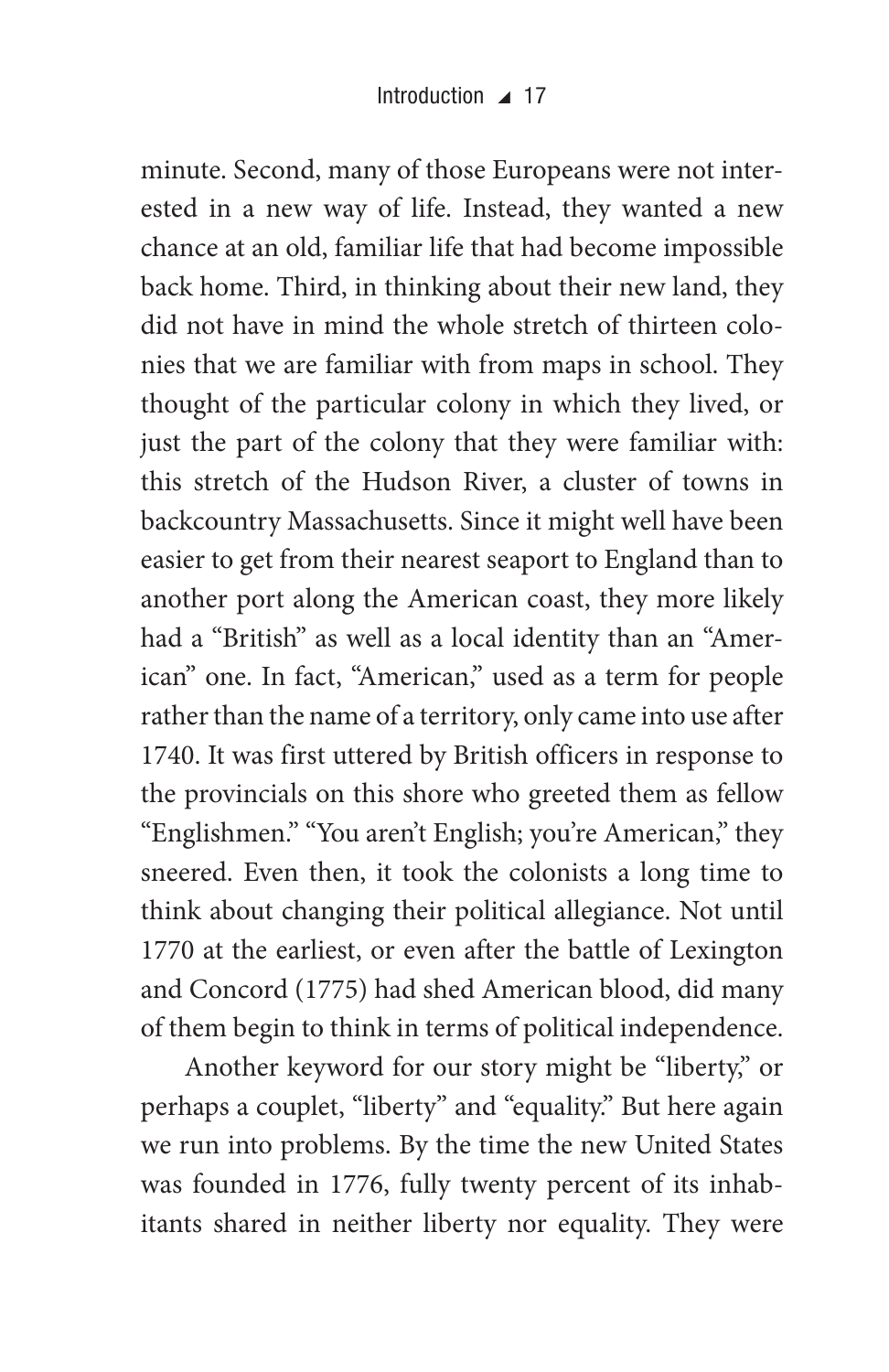enslaved, and this slavery was not a fluke or a bad old habit on the way out. It was essential to the fabric of the new nation. The number of slaves and their importance to the economy had steadily increased from 1675 to 1775. If white settlers and their descendants felt that America was indeed a land of liberty—and many did, with good cause—the economy built on slavery was in no small part responsible for that freedom. At the same time, more and more white people felt they were falling short of equality too, even if they were free. If slavery had grown over the last century, so too had land tenancy. On the eve of Independence, more wealth was under the command of fewer people than ever before. True, the situation was better than in most of Europe, but our subjects did not live in Europe. They lived in New Jersey or Connecticut or Virginia. There they saw property-less men flocking to the cities, looking for jobs. Or working on land that they could never hope to own. Or stopped from getting married by the lack of economic prospects.

The golden age of equality turned out to have come at the very start of the colonial period, when everybody was more or less in the same plain boat. We usually take the story of liberty and equality to mean that the passage of time brings "progress." That is, time is supposed to be a tide that will lift most boats. As it turned out, "progress" in colonial America had lifted some boats much more than others. Yet another idea tied to the theme of liberty and equality is "freedom of religion." But freedom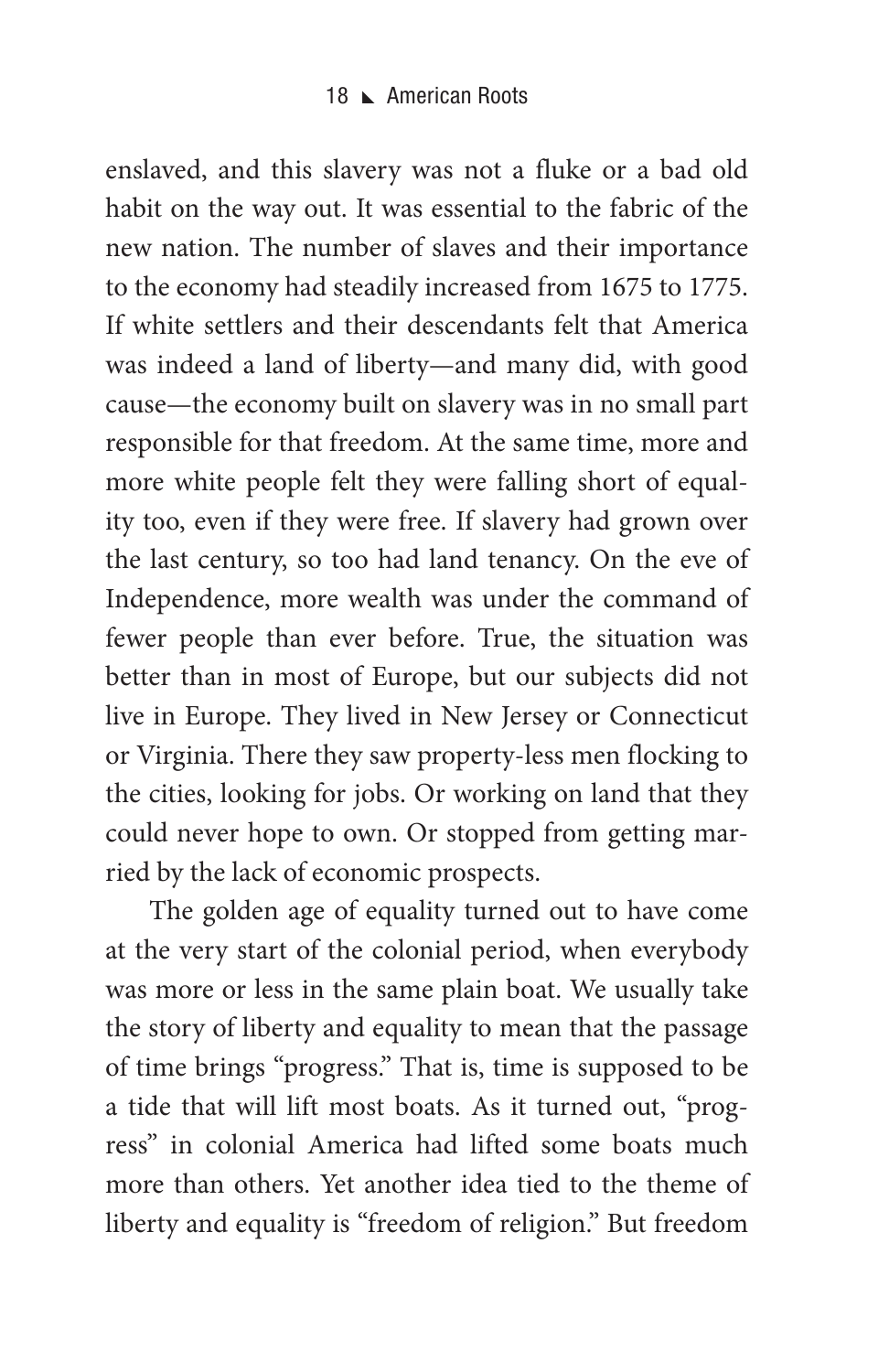of religion figured in the founding of only a few of the thirteen colonies. And only two of them, Rhode Island and Pennsylvania, regarded the term the same way as we do—freedom to worship as you please. In the rest of New England it meant freedom to worship God not as you pleased but as God pleased. Ministers, supported by the tax dollars of all the citizens, were there to tell you exactly how.

## **AND YET ONE MORE**

If these familiar story-lines are not true—or are only partly so—then what story should we tell ourselves about our American roots instead?

Perhaps we should return to the original motto of the United States: *e pluribus unum*; "out of many, one." By "many" the Founders probably had in mind the thirteen states that were being joined into one nation. But for understanding the roots of the United States, it makes more sense to talk not about thirteen states but about five regions. Each of these regions was defined by a particular geography, and each attracted a particular set of people from across the Atlantic. These immigrants brought with them their own stories, their own pictures of a proper society, along with a particular set of governing values and religious loyalties. They established different kinds of economies. Although they had much in common, and although time brought the regions closer together on some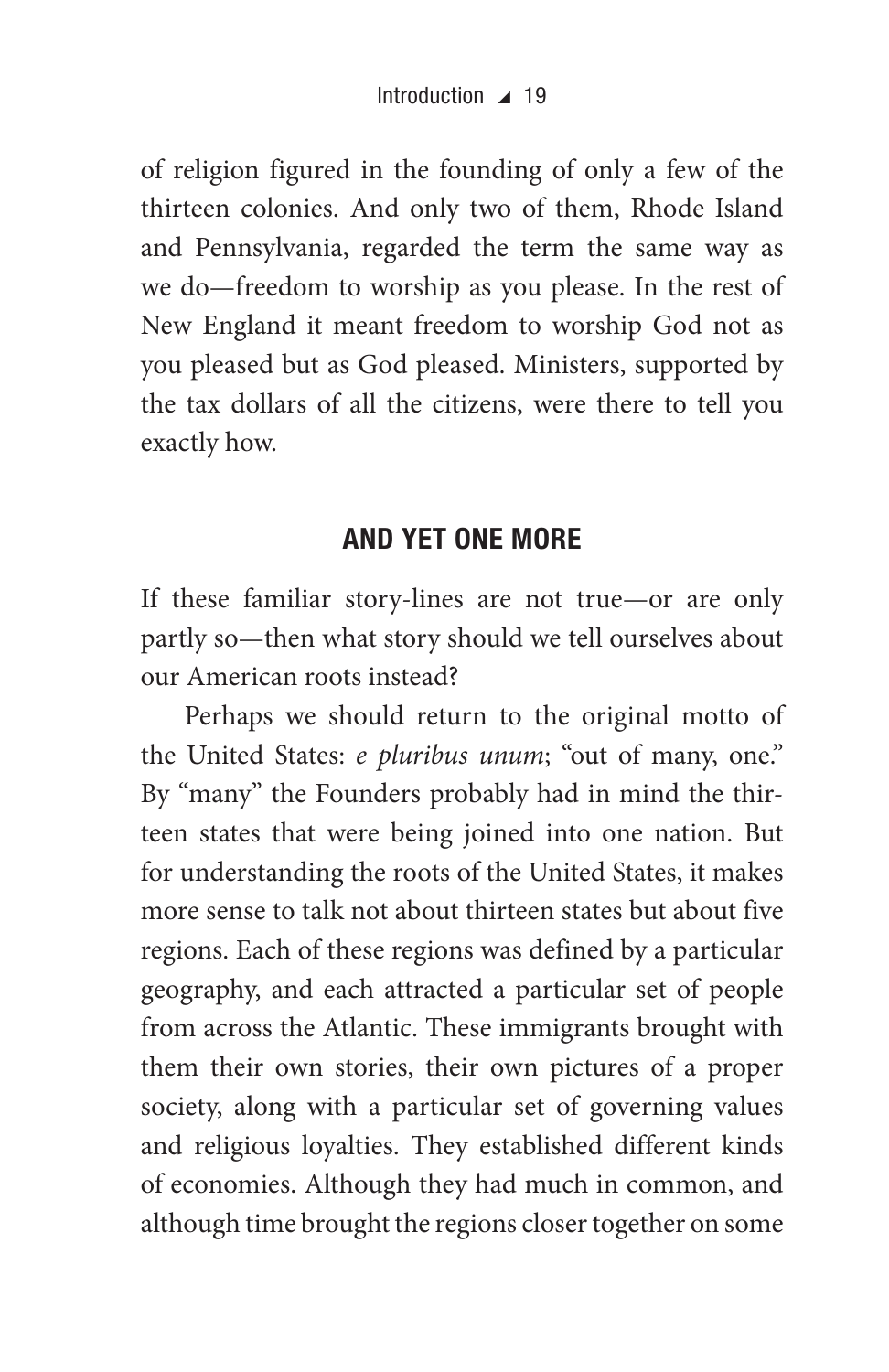counts, the differences remained—and sometimes even grew stronger. The *unum* of the new nation was more of a goal than a reality.

And so it remains today. One purpose of this book is to push past nostalgia for a golden age of peace and harmony that never was. The United States from the start has been an argument, although ideally it has been an argument conducted without violence within the bounds of the Constitution. Some of our current quarrels started only recently, but others go back to differences established already in colonial times. This book hopes to show where, why, and with what consequences those differences emerged so that we can better understand early Americans—and ourselves today.

## **FIVE REGIONS, THREE RACES**

Because colonial America can be understood as five distinct regions, we will look at each of these in turn. We will visit each region asking the same sorts of questions that anthropologists ask when they travel to a new country: What are the hopes, values, and ideas that different people brought along with them when they arrived in the Americas? How did their new environment change them? What other changes came with time? What persisted from their old life? Many newcomers may have hoped less for a new way of life than a new chance at an old one. Yet time, place, and chance happened to them all so that a new sort of life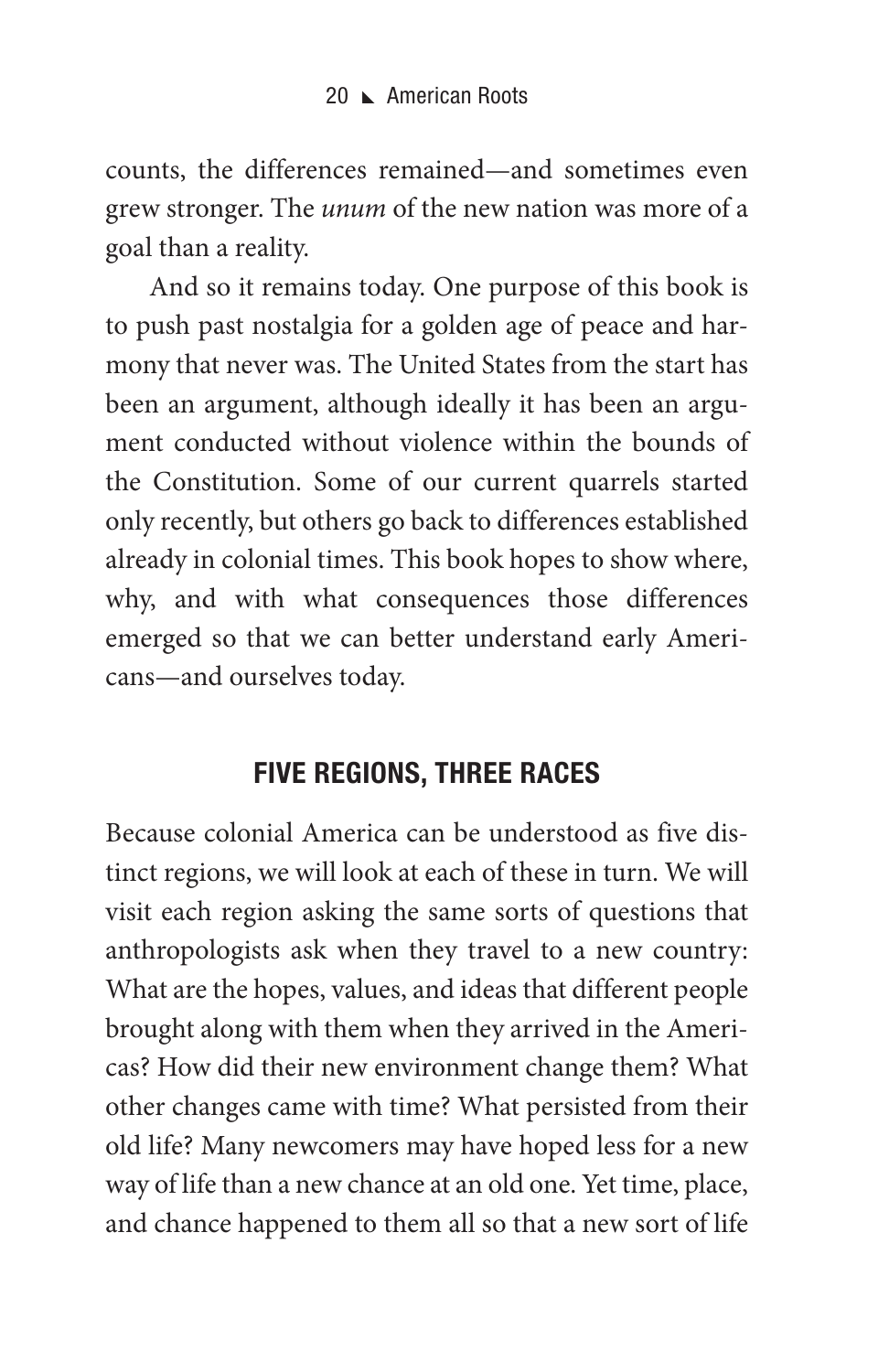*did* emerge in British North America. At the same time, the different hopes, dreams, and values of their original plans still showed through.

And there was more. In their new environment, European colonists encountered not just a new landscape but also native peoples they had not previously known. This native population would soon fall in numbers due to foreign diseases, harsh treatment, and eviction from their lands, but Indians still outnumbered Euro-Americans east of the Mississippi River well into the eighteenth century. Then their territory came into the cross-hairs of rival European empires. In the resulting wars, the native peoples were of key strategic importance. Local leaders knew this when they advised British General Edward Braddock to cultivate Indian allies, at least as scouts, in invading western Pennsylvania in 1755. Braddock ignored them. He paid with his life when a French and Indian force surprised and slaughtered his army short of its target of Fort Duquesne. The native peoples had a cultural influence, too. When young Bostonians disguised themselves as Mohawk warriors to conduct the "tea party" in 1773, they showed how deeply the Indian presence had sifted into white Americans' identity. To be a Mohawk was to be an American. Yet because most Indians lived outside of white settlements, they were still considered outsiders. For most of early American history and beyond, Indian concerns seemed more like "foreign policy" than "internal affairs."

It was just the opposite with the other major race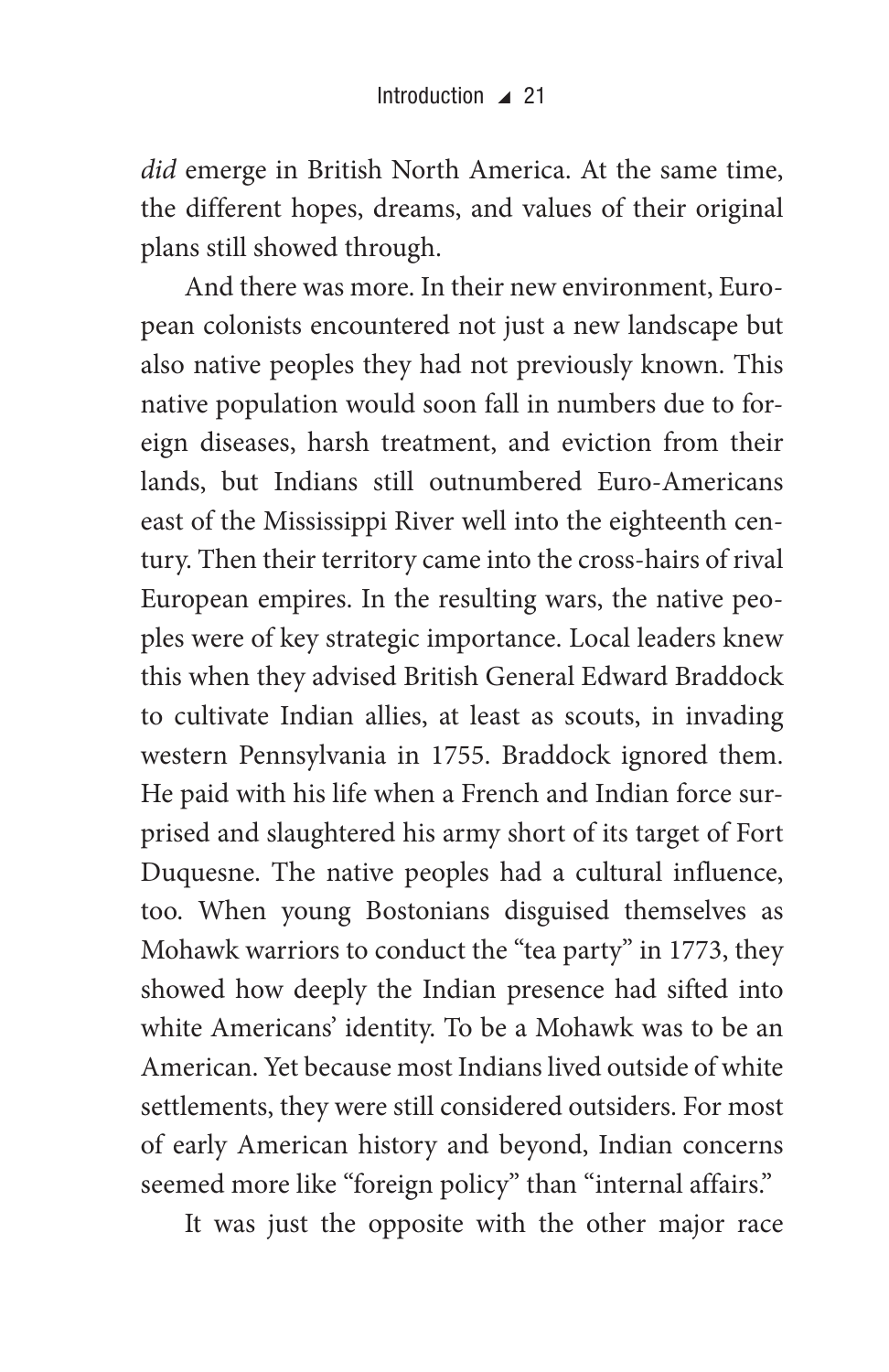that appeared on the scene, people from Africa. Within a century of contact with Europeans, nearly eighty percent of the native Indian population died off. Africans were forced into the breach. From 1492 until 1815, an equal eighty percent of all people who crossed the Atlantic were Africans bound in chains. They became deeply integrated into the white-run economies, even as they were thoroughly subordinated in white society. They suffered horrendous mortality rates, principally because the vast majority of them were bound to grueling plantation labor under the tropical sun in Brazil and the Caribbean, and secondly because the enslavers' strong preference for males over females limited the birth rate.

In the eighteenth century, the only exception to these high mortality rates occurred among the Africans enslaved in the southern regions and northern seaports of what would become the United States. By mid-century, they constituted a majority in South Carolina, the majority of the work force in Virginia, and twenty percent of the population of New York City. Although these future Americans represented only five percent of all the people brought over from Africa, by 1950 they proved to be the ancestors of one-third of all people of African descent in the Western Hemisphere. In sum, while Indians were kept to the fringe, Africans entered into the center of white life in three of colonial America's five regions. Black and white life were shaped accordingly.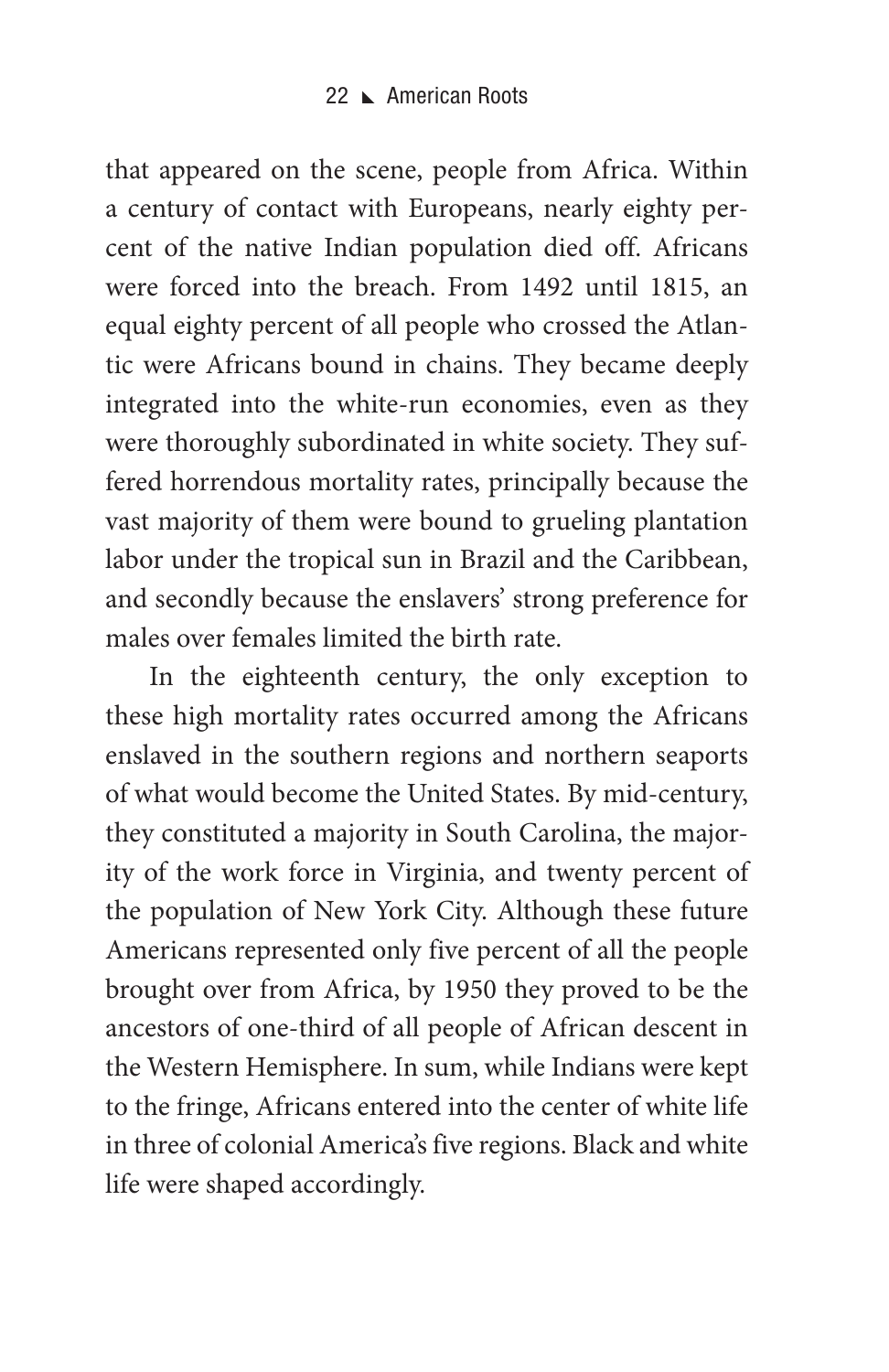#### **OUR TRAVEL PLANNER**

And so we begin our tour of colonial America's five regions. We start with the oldest persisting British settlement in the New World, the Chesapeake region of Virginia and Maryland, begun at Jamestown in 1607. We then move down to the Lower South of the Carolinas and Georgia, which looked toward the intensive slave-labor sugar colony of Barbados. Carolina's founders were sons of Barbadian elites who carried the island's model over to the mainland. We then move up to New England, where the tale of colonial American history has traditionally begun. We don't begin in New England because, being religiously driven and the first free-labor set of settlements, New England was the exception to the slave-labor rule for colonizing the Western Hemisphere. The fourth region, the Middle Colonies of New York, New Jersey, and Pennsylvania, was also mostly built on free labor. Unlike New England, however, the Middle Colonies attracted a motley array of European immigrants. This region came to be defined above all by ethnic and religious diversity as well as high levels of trade through their large ports of New York and Philadelphia. Through those ports flowed an increasingly large tide of immigrants from Scotland and the north of Ireland over the course of the eighteenth century. These newcomers settled in the colonial backcountry which became the fifth distinctive, and perhaps most turbulent, region of colonial America.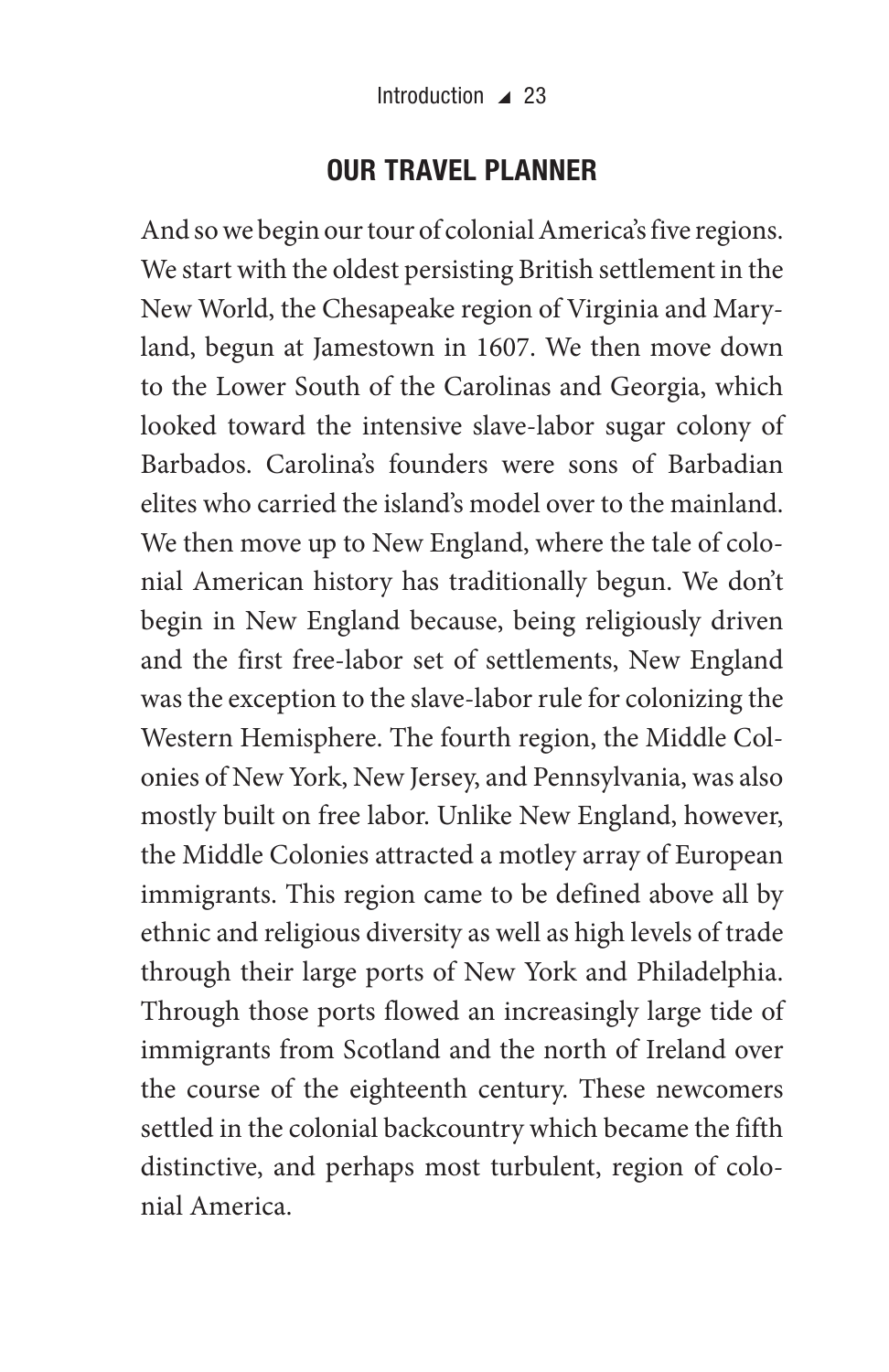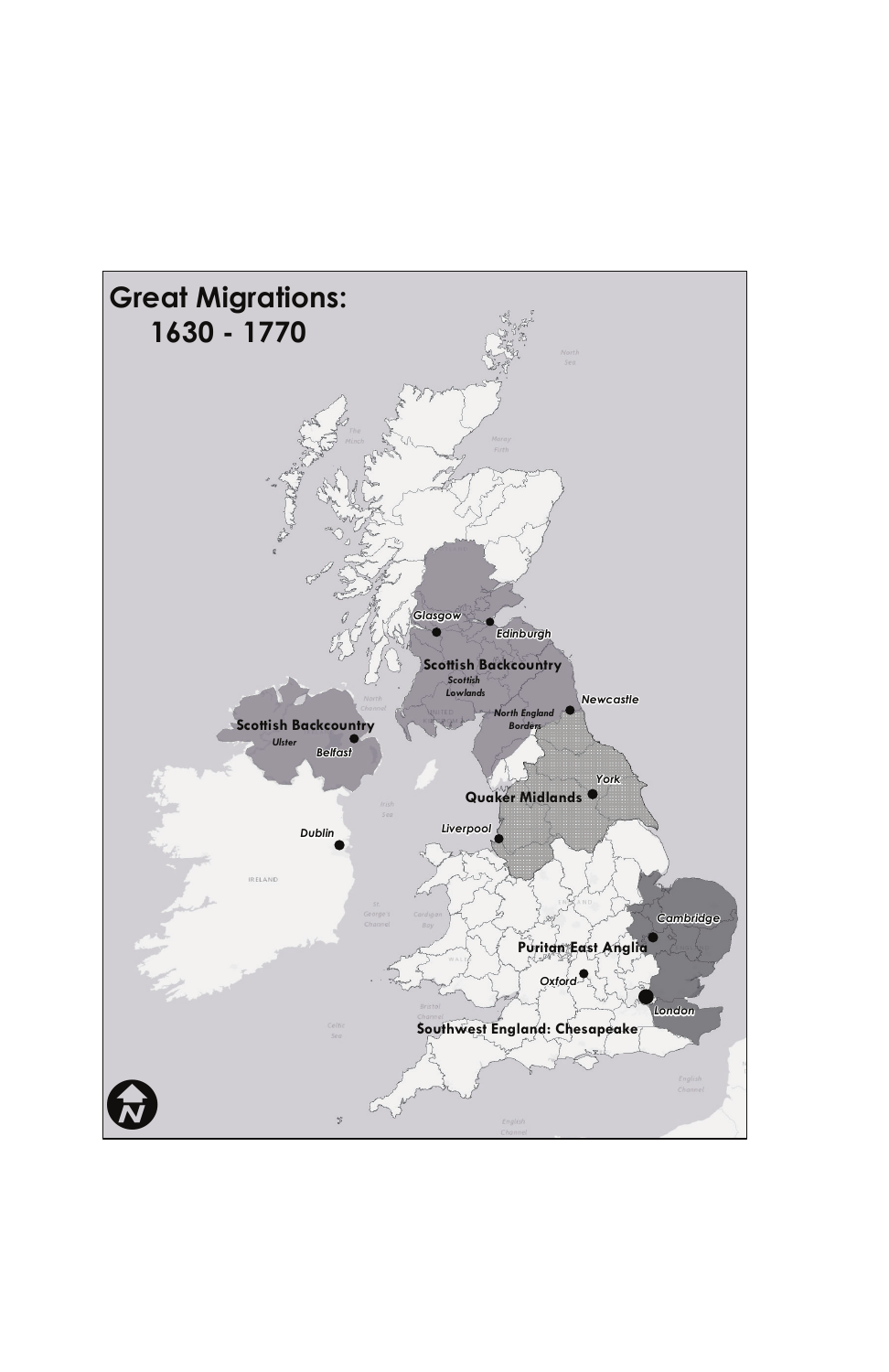